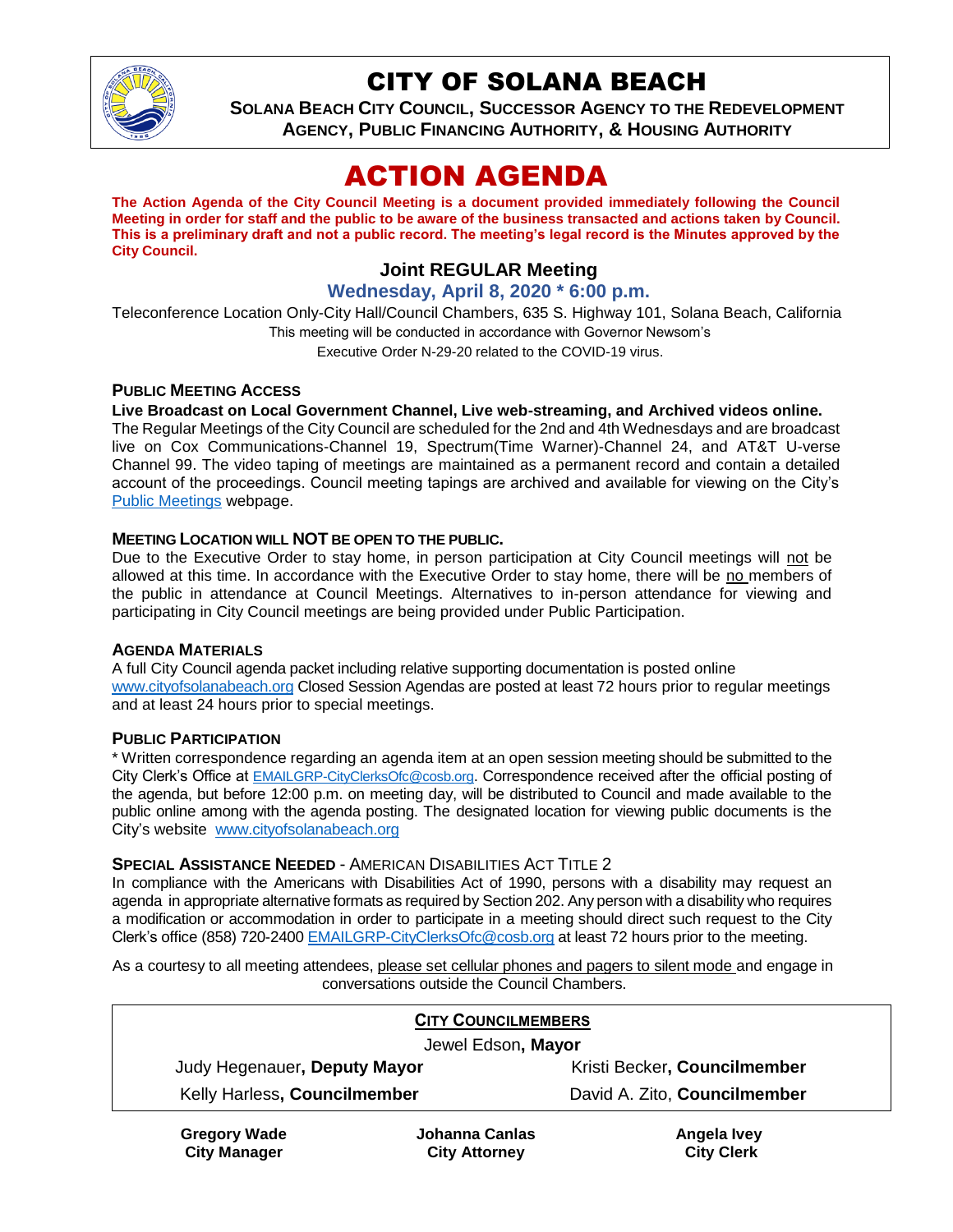# **CALL TO ORDER AND ROLL CALL:**

## **CLOSED SESSION REPORT:**

# **FLAG SALUTE:**

#### **APPROVAL OF AGENDA:**

**COUNCIL ACTION: Approved 5/0**

## **ORAL COMMUNICATIONS: None**

*Written correspondence may be submitted for Oral Communications. See Public Participation on the front page for information on how to submit public comment.* 

This portion of the agenda provides an opportunity for members of the public to address the City Council on items relating to City business but not appearing on today's agenda. Pursuant to the Brown Act, no action shall be taken by the City Council on public comment submittals. Council may refer items to the City Manager for placement on a future agenda.

#### **COUNCIL COMMUNITY ANNOUNCEMENTS / COMMENTARY:**

*An opportunity for City Council to make brief announcements or report on their activities. These items are not agendized for official City business with no action or substantive discussion.* 

#### **A. CONSENT CALENDAR:** (Action Items) (A.1. - A.4., C.4.)

Items listed on the Consent Calendar are to be acted in a single action of the City Council unless pulled for discussion. Any member of the public may address the City Council on an item of concern by submitting written correspondence City Clerk a speaker slip (located on the back table) before the Consent Calendar is addressed. Those items removed from the Consent Calendar by a member of the Council will be trailed to the end of the agenda, while Consent Calendar items removed by the public will be discussed immediately after approval of the Consent Calendar.

#### **A.1. Register Of Demands.** (File 0300-30)

Recommendation: That the City Council

1. Ratify the list of demands for February 22, 2020 – March 20, 2020.

#### [Item A.1. Report \(click here\)](https://solanabeach.govoffice3.com/vertical/Sites/%7B840804C2-F869-4904-9AE3-720581350CE7%7D/uploads/Item_A.1._Report_(click_here)_04-08-20_-_O.pdf)  **COUNCIL ACTION: Approved 5/0**

#### **A.2. General Fund Adopted Budget for Fiscal Year 2019-2020 Changes.** (File 0330-30)

Recommendation: That the City Council

1. Receive the report listing changes made to the Fiscal Year 2019-2020 General Fund [Adopted Budget.](https://solanabeach.govoffice3.com/vertical/Sites/%7B840804C2-F869-4904-9AE3-720581350CE7%7D/uploads/Item_A.2._Report_(click_here)_04-08-20_-_O.pdf)

[Item A.2. Report \(click here\)](https://solanabeach.govoffice3.com/vertical/Sites/%7B840804C2-F869-4904-9AE3-720581350CE7%7D/uploads/Item_A.2._Report_(click_here)_04-08-20_-_O.pdf)  **COUNCIL ACTION: Approved 5/0**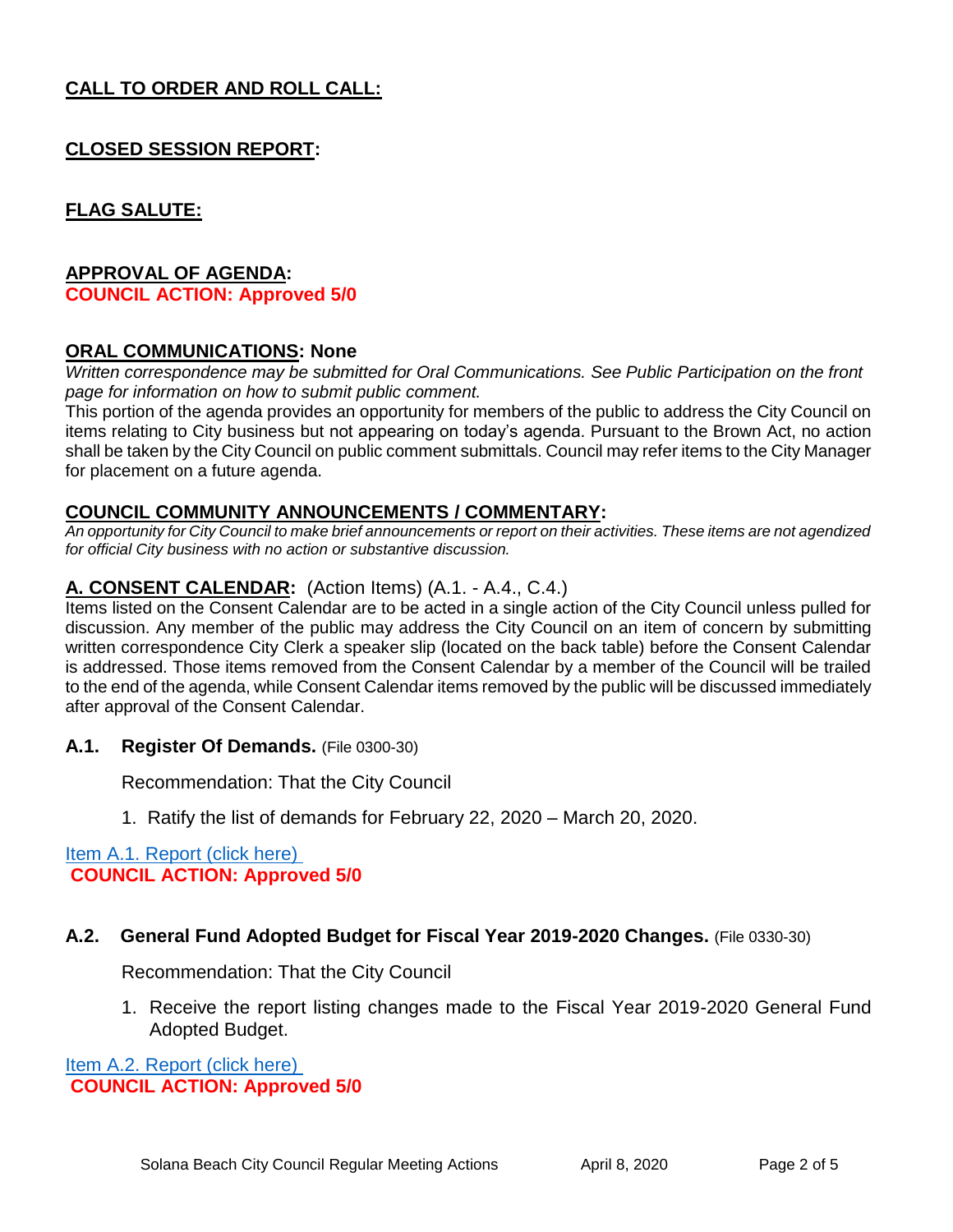#### **A.3. Americans with Disabilities Act (ADA) Pedestrian Ramps Project - Notice of Completion.** (File 0820-20)

Recommendation: That the City Council

- 1. Adopt **Resolution 2020-037**:
	- a. Authorizing the City Council to accept, as complete, the ADA Pedestrian Ramps, Bid No. 2019-08, constructed by Miramar General Engineering.
	- b. Authorizing the City Clerk to file a Notice of Completion.

[Item A.3. Report \(click here\)](https://solanabeach.govoffice3.com/vertical/Sites/%7B840804C2-F869-4904-9AE3-720581350CE7%7D/uploads/Item_A.3._Report_(click_here)_04-08-20_-_O.pdf) **COUNCIL ACTION: Approved 5/0**

#### **A.4. Quarterly Investment Report. (File 0350-44)**

Recommendation: That the City Council

1. Accepts and files the attached Cash and Investment Report for the quarter ended December 31, 2019.

## [Item A.4. Report \(click here\)](https://solanabeach.govoffice3.com/vertical/Sites/%7B840804C2-F869-4904-9AE3-720581350CE7%7D/uploads/Item_A.4._Report_(click_here)_04-08-20_-_O.pdf) **COUNCIL ACTION: Approved 5/0**

#### **C.4. Disaster Recovery Documentation Signers** (File 0240-70) *Item moved to Consent at Agenda Approval.*

Recommendation: That the City Council

1. Authorize the City Manager, Assistant City Manager and the Finance Director to execute applications to the California Governor's Office of Emergency Services for obtaining certain financial assistance and/or state financial assistance in the event of declared disaster.

#### [Item C.4. Report \(click here\)](https://solanabeach.govoffice3.com/vertical/Sites/%7B840804C2-F869-4904-9AE3-720581350CE7%7D/uploads/Item_C.4._Report_(click_here)_04-08-20_-_O.pdf)

*Posted Reports & Supplemental Docs contain records up to the cut off time, prior to the start of the meeting, for processing new submittals. The final official record containing handouts, PowerPoints, etc. can be obtained through a Records Request to the City Clerk's Office.* **COUNCIL ACTION: Approved 5/0**

# **C. STAFF REPORTS: (C.1. – C.3.)**

## **C.1. Budget Impacts from COVID-19.** (File 0330-30)

Recommendation: That the City Council

1. Receive the report and provide direction as necessary to Staff.

[Item C.1. Report \(click here\)](https://solanabeach.govoffice3.com/vertical/Sites/%7B840804C2-F869-4904-9AE3-720581350CE7%7D/uploads/Item_C.1._Report_(click_here)_04-08-20_-_O.pdf)

[Item C.1. Updated Report #1 \(upd. 4-8 at 5pm\)](https://solanabeach.govoffice3.com/vertical/Sites/%7B840804C2-F869-4904-9AE3-720581350CE7%7D/uploads/Item_C.1._Staff_Report_Update_1_(updated_4-8_at_418pm).pdf)

*Posted Reports & Supplemental Docs contain records up to the cut off time, prior to the start of the meeting, for processing new submittals. The final official record containing handouts, PowerPoints, etc. can be obtained through a Records Request to the City Clerk's Office.*

**Discussion**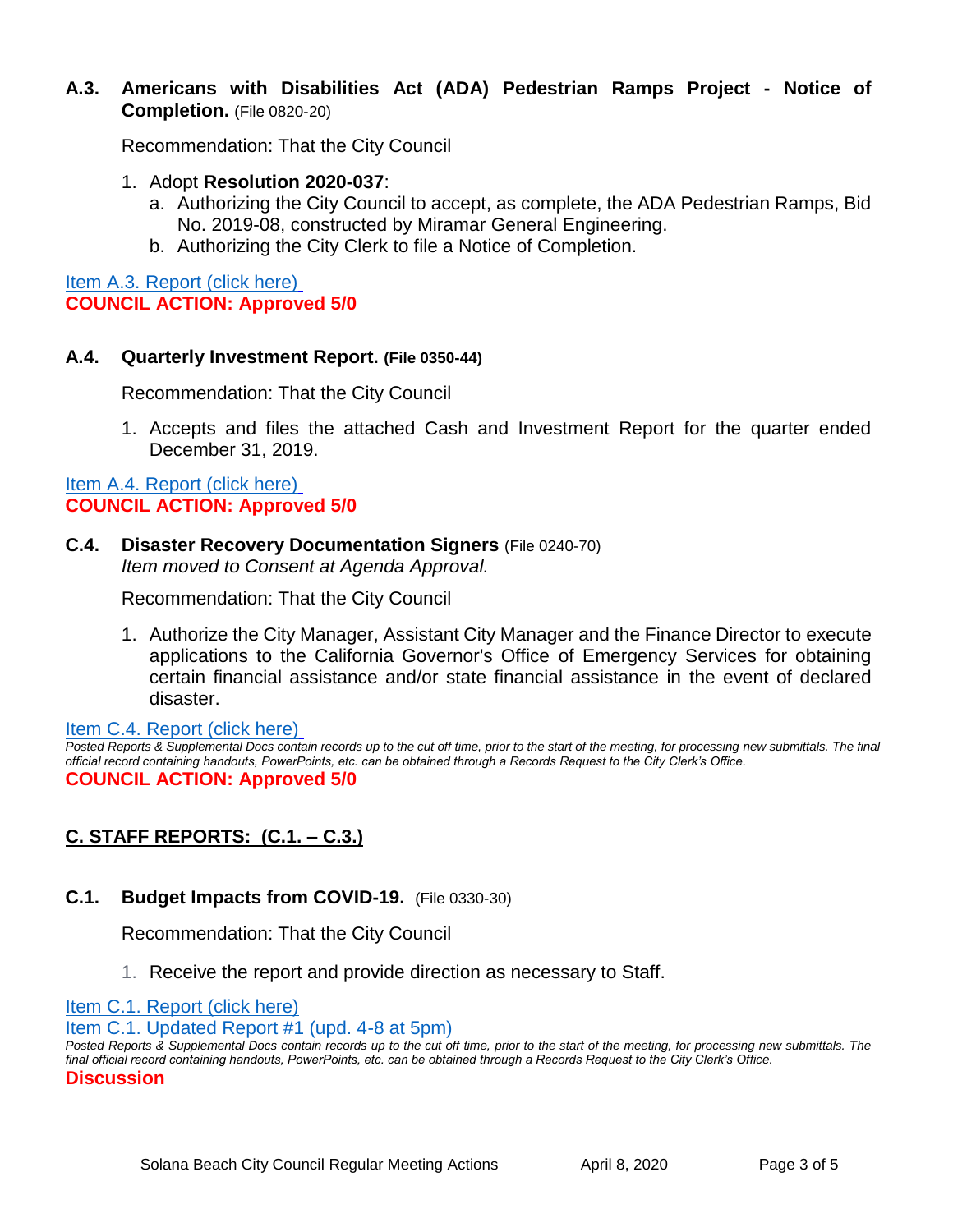## **C.2. RHNA Appeal Discussion** (File 0630-10)

Recommendation: That the City Council

1. Discuss and provide guidance regarding the RHNA Appeal.

#### [Item C.2. Report \(click here\)](https://solanabeach.govoffice3.com/vertical/Sites/%7B840804C2-F869-4904-9AE3-720581350CE7%7D/uploads/Item_C.2._Report_(click_here)_04-08-20_-_O.pdf)

*Posted Reports & Supplemental Docs contain records up to the cut off time, prior to the start of the meeting, for processing new submittals. The final official record containing handouts, PowerPoints, etc. can be obtained through a Records Request to the City Clerk's Office.* **Discussion**

## **C.3. Adopt (2nd Reading) Ordinance 513 – Flavored Tobacco Projects** (File 0230-10)

Recommendation: That the City Council

1. Adopt **Ordinance 513** (2nd Reading) adding Chapter 6.18 to the Solana Beach Municipal Code to prohibit the sale and distribution of flavored tobacco products.

[Item C.3. Report \(click here\)](https://solanabeach.govoffice3.com/vertical/Sites/%7B840804C2-F869-4904-9AE3-720581350CE7%7D/uploads/Item_C.3._Report_(click_here)_04-08-20_-_O.pdf)

[Item C.3. Supplemental Docs \(updated 4-8-20](https://solanabeach.govoffice3.com/vertical/Sites/%7B840804C2-F869-4904-9AE3-720581350CE7%7D/uploads/Item_C.3._Supplemental_Docs_(upd._4-8_at_1135am)_-_O.pdf) at 1145am)

Posted Reports & Supplemental Docs contain records up to the cut off time, prior to the start of the meeting, for processing new submittals. The final *official record containing handouts, PowerPoints, etc. can be obtained through a Records Request to the City Clerk's Office.* **COUNCIL ACTION: Approved 5/0**

## **WORK PLAN COMMENTS:**

*Adopted June 12, 2019*

## **COMPENSATION & REIMBURSEMENT DISCLOSURE:**

GC: Article 2.3. Compensation: 53232.3. (a) Reimbursable expenses shall include, but not be limited to, meals, lodging, and travel. 53232.3 (d) Members of a legislative body shall provide brief reports on meetings attended at the expense of the local agency "*City*" at the next regular meeting of the legislative body.

## **COUNCIL COMMITTEE REPORTS:** [Council Committees](https://www.ci.solana-beach.ca.us/index.asp?SEC=584E1192-3850-46EA-B977-088AC3E81E0D&Type=B_BASIC)

- **REGIONAL COMMITTEES: (outside agencies, appointed by this Council)**
- a. City Selection Committee (meets twice a year) Primary-Edson, Alternate-Zito
- b. County Service Area 17: Primary- Harless, Alternate-Edson
- c. Escondido Creek Watershed Authority: Becker /Staff (no alternate).
- d. League of Ca. Cities' San Diego County Executive Committee: Primary-Becker, Alternate- Harless and any subcommittees.
- e. League of Ca. Cities' Local Legislative Committee: Primary-Harless, Alternate-Becker
- f. League of Ca. Cities' Coastal Cities Issues Group (CCIG): Primary-Becker, Alternate-Harless
- g. North County Dispatch JPA: Primary-Harless, Alternate-Becker
- h. North County Transit District: Primary-Edson, Alternate-Becker
- i. Regional Solid Waste Association (RSWA): Primary-Hegenauer, Alternate-Becker
- j. SANDAG: Primary-Zito, 1<sup>st</sup> Alternate-Edson, 2<sup>nd</sup> Alternate-Becker, and any subcommittees.
- k. SANDAG Shoreline Preservation Committee: Primary-Hegenauer, Alternate-Zito
- l. San Dieguito River Valley JPA: Primary-Hegenauer, Alternate-Zito
- m. San Elijo JPA: Primary-Zito, Primary-Becker, Alternate-City Manager
- n. 22<sup>nd</sup> Agricultural District Association Community Relations Committee: Primary-Edson, Primary-**Harless**